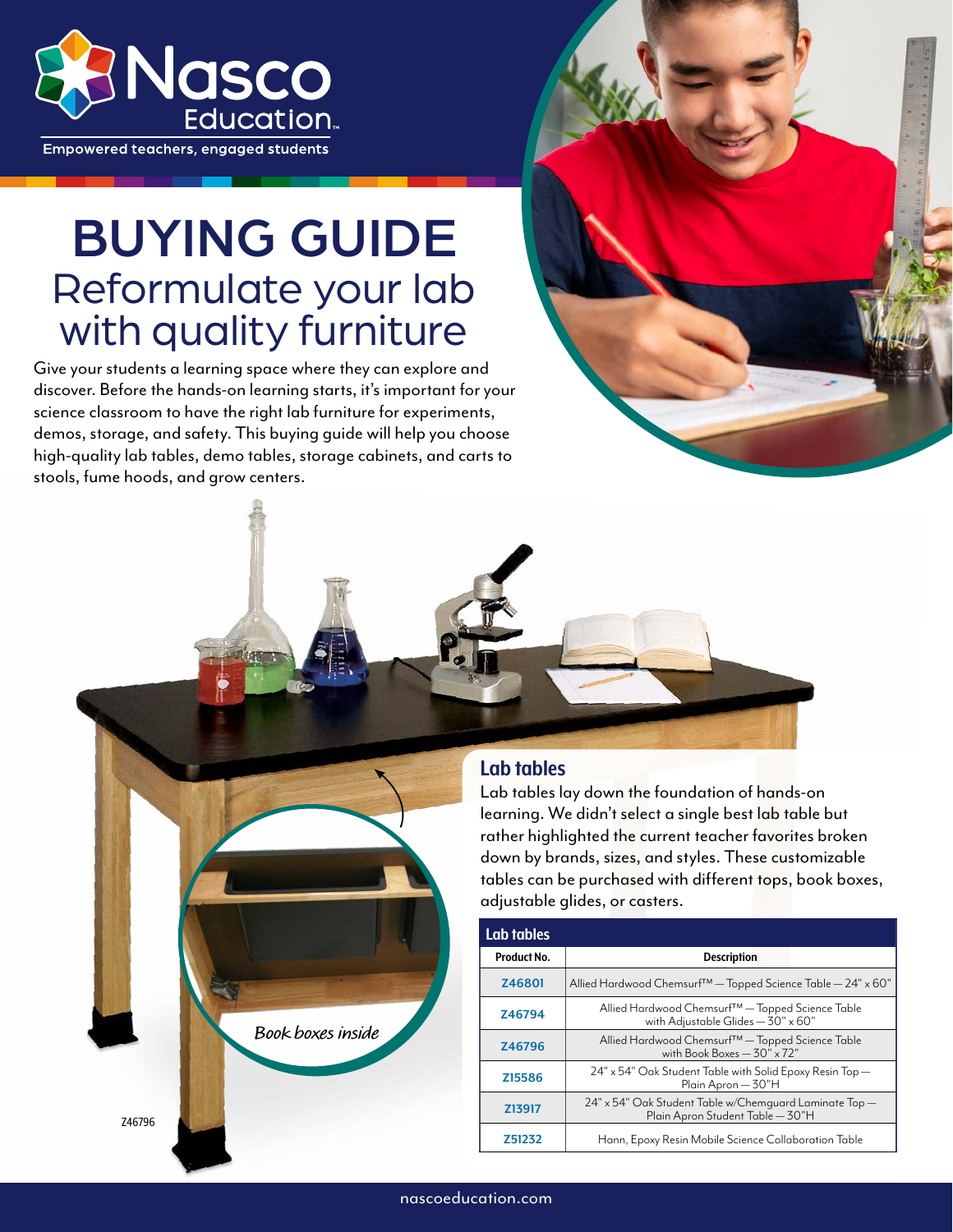## **ART 711 Fume hoods & carbon filter C**<br>Rir Scienc Protect your students and yourself from hazardous vapors generated on the work surface. Ductless fume hoods isolate and trap chemical vapors to prevent ecological impact through release into the environment. These hoods are designed to keep your labs as safe as possible. **Fume hoods & carbon filter Product No. Description [NZ10470](https://www.enasco.com/p/NZ10470) EDU™** Mobile Ductless Demonstration Fume Hood **[Z48961](https://www.enasco.com/p/Z48961)** Purair<sup>®</sup> Basic Ductless Fume Hood — 27"L x 24"W x 31"H (19"H Inside) **[Z48967](https://www.enasco.com/p/Z48967)** EDU™ Multilayered Carbon Filter **Air** Science **EDU**mobile [NZ10470](https://www.enasco.com/p/NZ10470) [Z48961](https://www.enasco.com/p/Z48961) [Z48967](https://www.enasco.com/p/Z48967) **Designed to handle chemicals normally used in a college-level chemistry curriculum** [0900743](https://www.enasco.com/p/0900743) **Stools** Spending time bent over a lab table during experiments can be hard on students' bodies. These best-selling stools will help students feel much more comfortable so they can focus on their work. **Stools Product No. Description [0900743](https://www.enasco.com/p/0900743)** Steel Stationary Stool — Seat Height 24" [SB28467](https://www.enasco.com/p/SB28467) **[SB28467](https://www.enasco.com/p/SB28467)** Steel Stationary Stool — Seat Height 24", with Back [Z46970](https://www.enasco.com/p/Z46970) **[Z46970](https://www.enasco.com/p/Z46970)** Allied Hardwood Stool™ — 24"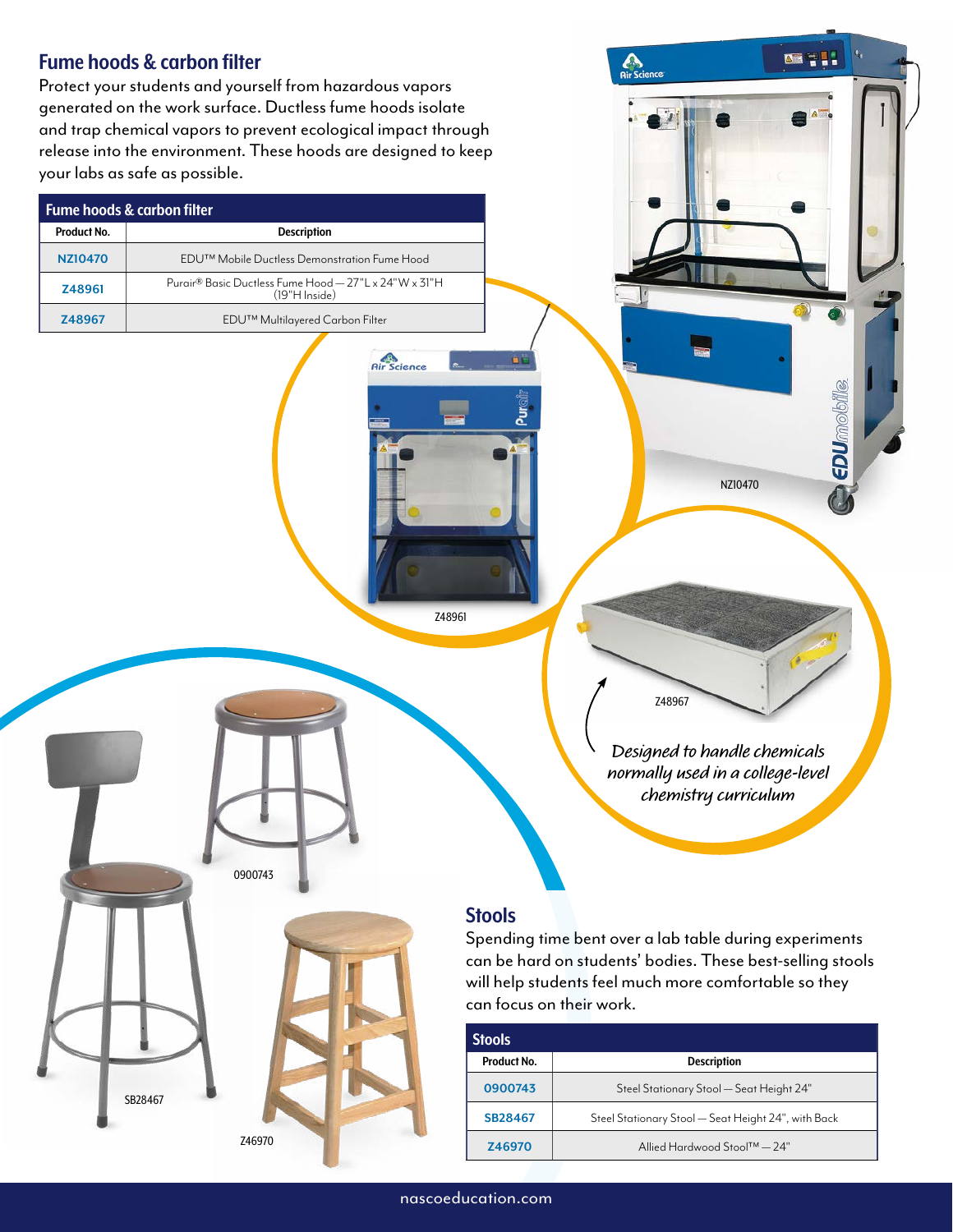#### **Grow centers**

Plant seeds of knowledge in a space made for students' growing curiosity. These grow centers and hydroponics systems offer a perfect way for students to learn about plant growth, nutrition, food production, recycling, agricultural technology, and soil-less growing environments.

| <b>Grow centers</b> |                                                                             |  |
|---------------------|-----------------------------------------------------------------------------|--|
| Product No.         | <b>Description</b>                                                          |  |
| Z49096              | <b>Hydroponics Growing Center</b>                                           |  |
| <b>NE30122</b>      | OPCOM® Farm GrowWall 3 Hydroponics System                                   |  |
| Z50808              | OPCOM® Farm GrowBox2 Hydroponics System                                     |  |
| SB52714             | AguaSprouts® Complete Garden Kit                                            |  |
| SB53398             | AquaSprouts® Fountain: 6-Gallon Hydroponic<br>and/or Aquaponic Water Garden |  |

[SB52714](https://www.enasco.com/p/SB52714)



**Turn any standard 10-gallon aquarium into a self-sustaining ecosystem in your classroom**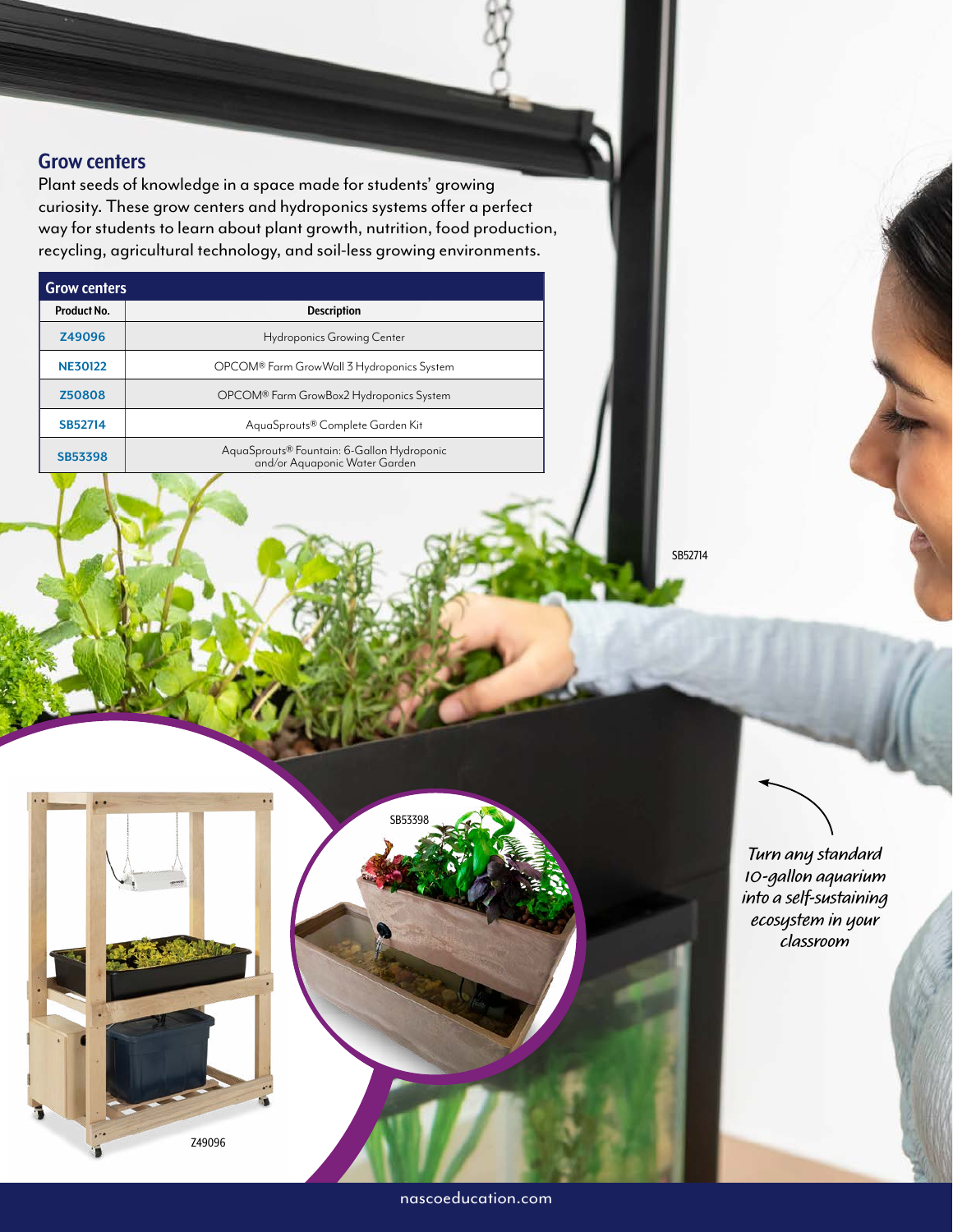**Take innovation anywhere with a cart that holds a 3D printer and supplies**

#### **Demo tables & carts**

[Z51405](https://www.enasco.com/p/Z51405)

Mobile tables, carts, and flexible surfaces allow teachers to turn any location into a classroom. The growing popularity of flexible classrooms and place-based learning make these on-the-go solutions the must-haves for the next school year.

[Z09515](https://www.enasco.com/p/Z09515)

| Demo tables & carts |                                                    |  |
|---------------------|----------------------------------------------------|--|
| Product No.         | <b>Description</b>                                 |  |
| Z50293              | Mobile Demo Table - 72"W x 24"D - 500 lb. Capacity |  |
| Z09515              | Stainless Steel Lab Cart                           |  |
| <b>WA04058</b>      | Tuffy Cart <sup>™</sup> – 3-Shelf                  |  |
| Z11219              | Combination Mirror/Markerboard                     |  |
| Z <sub>151</sub> 02 | Mobile Lab Station                                 |  |
| Z51405              | 3D Printer Cart — Premium Model                    |  |
| Z48158              | 3D Printer Cart                                    |  |

#### **Safety furniture**

Meet and enforce all of the safety rules in your lab with safety cabinets, portable wash stations, and more. Store all chemicals to prevent spills and make sure your equipment is clean and ready to use. These solutions will make all the difference in your lab for yourself and your students.

| <b>Safety furniture</b> |                                                                                   |  |
|-------------------------|-----------------------------------------------------------------------------------|--|
| Product No.             | <b>Description</b>                                                                |  |
| Z09283                  | SciMatCo Bench Top Safety Cabinet —<br>Flammables Cabinet - 6 x 1 Gallon Capacity |  |
| Z15886                  | SciMatCo Bench Top Safety Cabinet - Corrosive Cabinet                             |  |
| Z42349                  | Portable Eye and Face Wash Station                                                |  |
| <b>SB37358</b>          | Honeywell Double Wall Station - 32 oz.                                            |  |
| <b>SB37357</b>          | Honeywell 32 oz. Eye/Face Wash Refill Bottle — 32 oz.                             |  |
| <b>NE30051</b>          | UV Sanitation Cabinet                                                             |  |
| SB45747                 | Drying/Draining Rack                                                              |  |